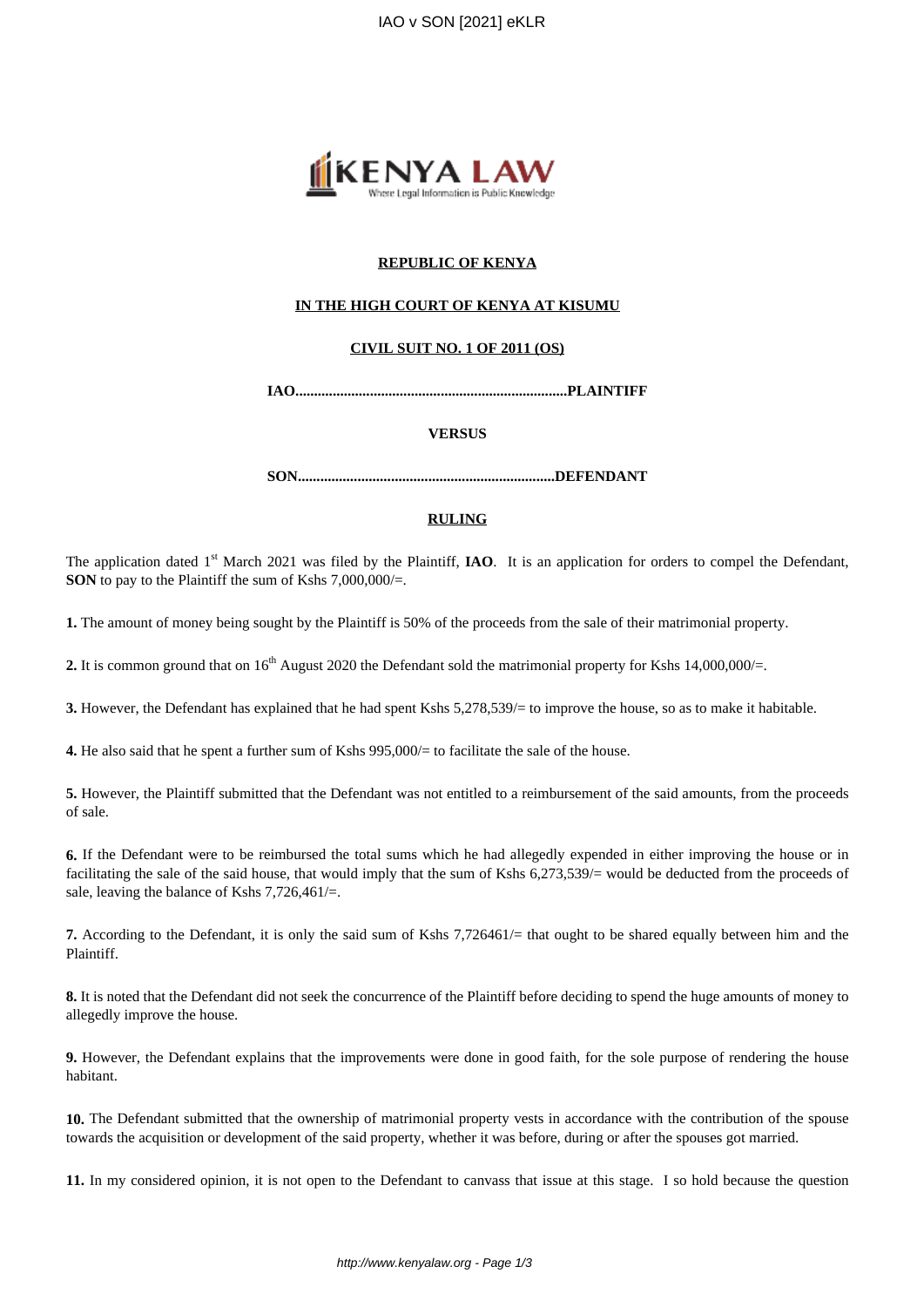concerning the entitlement of each of the parties was determined by Majanja J. in the judgment dated  $13<sup>th</sup>$  March 2017.

**12.** This is what the learned Judge said;

*"21. In conclusion, I make the following* **Orders;**

*(a) I declare South C House No. [Particulars Withheld] situate on LR NO. xxx/xxxxx/xxx* **is matrimonial property and that the plaintiff is entitled to a 50% share thereof.**

*(b) That the property shall be valued* **within ninety (90) days and sold thereafter and the proceeds shared equally between the plaintiff and the defendant. The costs of valuation shall be shared equally.**

*(c) In the alternative, either the* **plaintiff or defendant shall be at liberty to buy out the share entitlement of the other should they deem fit.**

*(d) Each party shall bear its costs.*

*(e) Each party shall be at liberty to* **apply for further and other orders."**

**13.** Following that determination, the issue about the ratio for the sharing of the matrimonial property is *res judicata*. Therefore, ths Court has no jurisdiction to re-open the said matter.

14. I further note that the Defendant filed an application dated  $17<sup>th</sup>$  November 2018, through which he sought a review of the Judgment.

**15.** Some of the reasons why the Defendant sought review include the acquisition of loans to enable him to;

*"……… further facilitate the furnishing* **and adding improvements to the house."**

**16.** Based on those contentions, the Defendant had deponed thus in his affidavit dated 17<sup>th</sup> November 2018;

*"47. THAT Selling the (house) at [Particulars Withheld] Court No. xxx, in South C off; to have the proceeds shared equally between myself and the Respondent will be totally unfair. I'll have been denied justice and efforts I put in to build the house ………."*

**17.** In effect, the Defendant did revisit, in that application, the question about the equal sharing of the proceeds from the sale of the matrimonial house.

18. On 23<sup>rd</sup> May 2019, T.W. Cherere J. dismissed the Defendant's application.

**19.** By rejecting the Defendant's application for review, the learned Judge reaffirmed the Judgment of Majanja J. That is yet another reason why it was not now open to the Defendant to raise issues which would have the effect of varying the terms of the judgment.

**20.** It is noteable that Majanja J. had expressly given to each of the parties, liberty to apply for further orders. Therefore, if the Defendant was desirous of incurring expenses in furnishing or improving the house; and if he wished to have the expenses shared with the Plaintiff, it had been open to him to apply for appropriate orders from the Court.

**21.** It was wrong to seek to impose upon the Plaintiff, a share of the expenses incurred in the furnishing or the improvement of the house, when the Defendant had neither sought her concurrence nor appropriate orders from the Court.